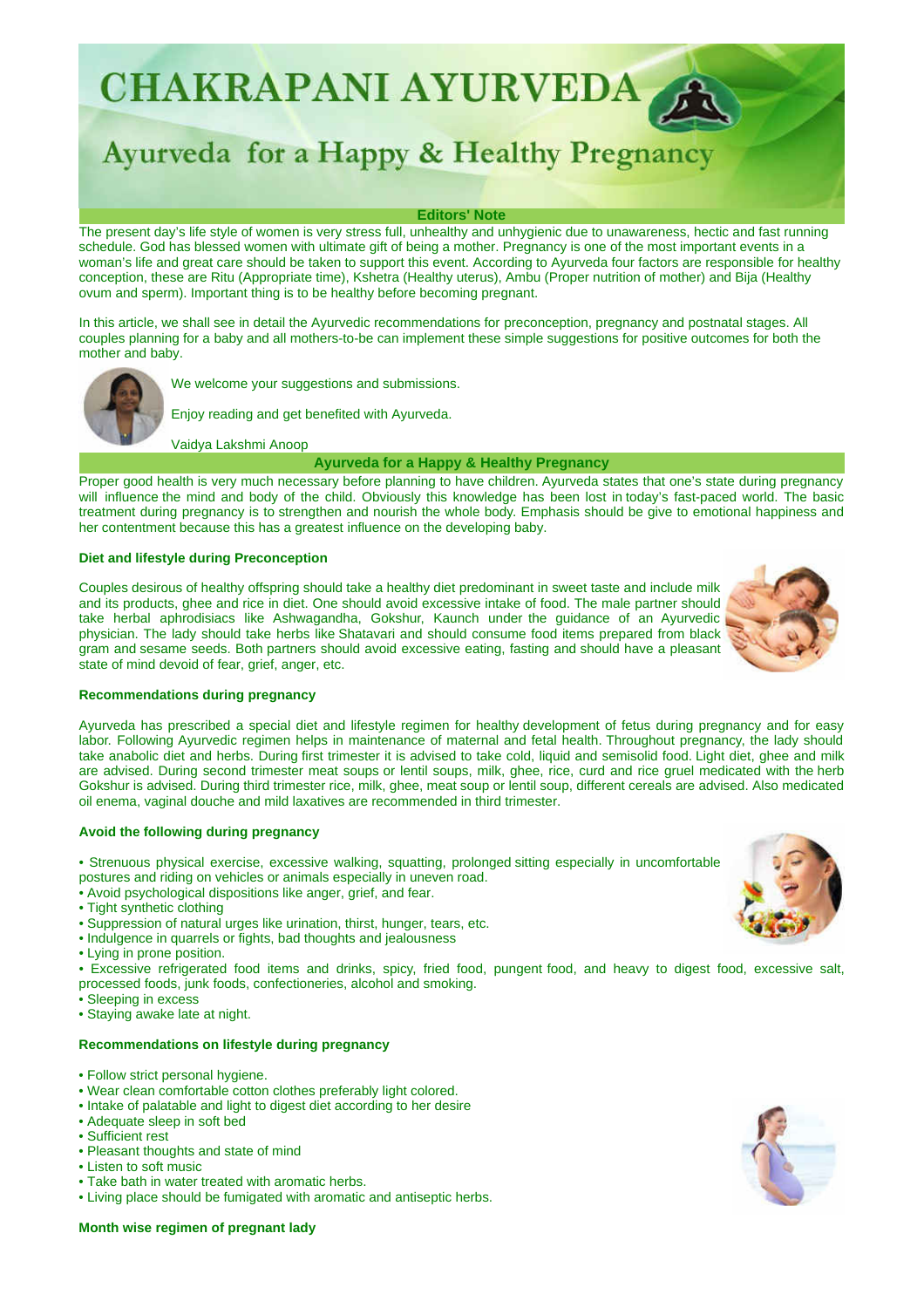- First month Milk with ghee in desired quantity, light and easy to digest food, seasonal fruits and fruit juices.
- Second month Light, easily digestible food, milk processed with Shatavari herb or sweet herbs, seasonal fruits and fruit juices.
- Third month Include green leafy vegetables, carrot, beetroot, fruits, pulses, beans and milk with ghee in diet.
- Fourth month Use of milk in desired quantity, use of yoghurt, naturally extracted butter in diet.
- Fifth month Light to digest food, use of milk, ghee and other milk products like curd, butter is advised.
- Sixth month Light to digest food with ghee, rice gruel medicated with Gokshur herb, desired quantity of natural cane sugar is advised.
- Seventh month Light to digest food with ghee, milk and ghee processed with herbs like Prithakparni, etc is recommended.
- Eighth month Light to digest food with ghee, use of mild laxatives to prevent constipation.
- Ninth month Light easily digestible food with ghee is advised.

## **Tips during pregnancy**

For striae gravidarum (itching and striations that occur due to stretching of skin on abdomen, breast and thighs) - Apply the paste of Sandalwood and Ushira (Vetivera zizanoides) or paste of Neem and Basil. Bathing with water boiled with Neem and Basil also helps.

For stretch marks - Jasmine oil application helps.

For cracked nipples - Coconut oil or Castor oil application is good.

## **Postpartum care**

Puerperium is the period following childbirth generally lasting 45 days. During this period, special diet and lifestyle regimen should be followed for regaining strength.

#### **Do's and Don'ts during Postpartum period**

• Gentle oil massage especially on lower back and lower abdomen followed by mild fomentation is advised.

- Abdomen and flanks should be tightly wrapped with cotton cloth.
- Spices like ginger, fenugreek and cumin should be used in diet.
- Drink warm water in small quantities throughout the day.
- Light to digest food, which is warm, should be given.

Wish to procure our products? Kindly contact as detailed below: USA: Now available at Garry and Sun, USA - The new longevity tonic & all the other products of Chakrapani Ayurveda, India, potent and fresh Ayurveda herbs,

and readymade Ayurveda food items suitable for

98 - HERBS Garry and Sun <http://garrysun.com> France S.I.E.T.P.A. <http://massages-ayurvedique.com> U.K. Health Trail [www.healthtrail.co.uk](http://www.healthtrail.co.uk) Ireland The Samadhi Centre <http://thesamadhicentre.com> Colombia Ms. Gisele Dupuis [kamalacentroayurveda@gmail.com](mailto:kamalacentroayurveda@gmail.com) Curacao Ms. Soraida

Ayurveda body types. Contact at Toll Free:

- Avoid anger, excessive physical exercise and mental strain.
- Avoid indulging in sex.
- Rice gruel, ghee and milk can be included in diet.

## **Product Of The Month - Dashmool Bala Oil**

Beneficial for massage in muscle atrophy, facial paralysis, tingling sensation, numbness, loss of movement and strength in limbs.

#### **Health benefits**-

Dashmoola is the group of ten herbs which are termed as best in treatment of aggravated Vata.

Bala is the herb, which is so named because of its strengthening properties of muscles and nerves.

massage oils for body types, good quality Indian spices Dashmoolabala oil is the panacea formulation for massage as well as Basti karma in Vata vyadhi (ailments) like tingling sensation, numbness, 1 - 888 - loss of movement and strength in the limbs.

> Ingredients :– Patala (Stereospermum suvaeolens), Agnimantha (Premna latifolia), Gambhari (Gmelina arborea), Kantakari (Solanum surattens), Brihati(Solanum indicum), Shyonak (Oroxylum indicum), Gokshura (Tribulus terrestris), Shalparni (Desmodium gangeticum), Prishaniparni (Uraria picta), Bilva (Aegle marmelos), Bala (Sida cordifolia), Natural sesame oil as base.

**Recommended use-** massage, nostril instillation, enema.

More on our Products Please [Click Here](http://chakrapaniayurveda.com/ayurveda-product/)

## **Home remedies for bloating during pregnancy**

1. Boil 1 tbsp of cumin and 1 tbsp of fennel in 1 liter of water and leave it overnight. Next day bring it to boil, filter and drink it in small quantities throughout the day.

2. Reduce excess aerated drinks, packed foods, beans, peas, kidney beans, black beans, cabbage, broccoli, fast food, fried items, heavy meals, food rich in fat, milk and milk products like sweets, cheese, etc.

3. Eat timely meals, avoid long gap between meals. Eat slowly and mindfully. Chew your food completely before swallowing. Avoid eating in a fast manner.





<http://www.enlightengroup.org> Brazil